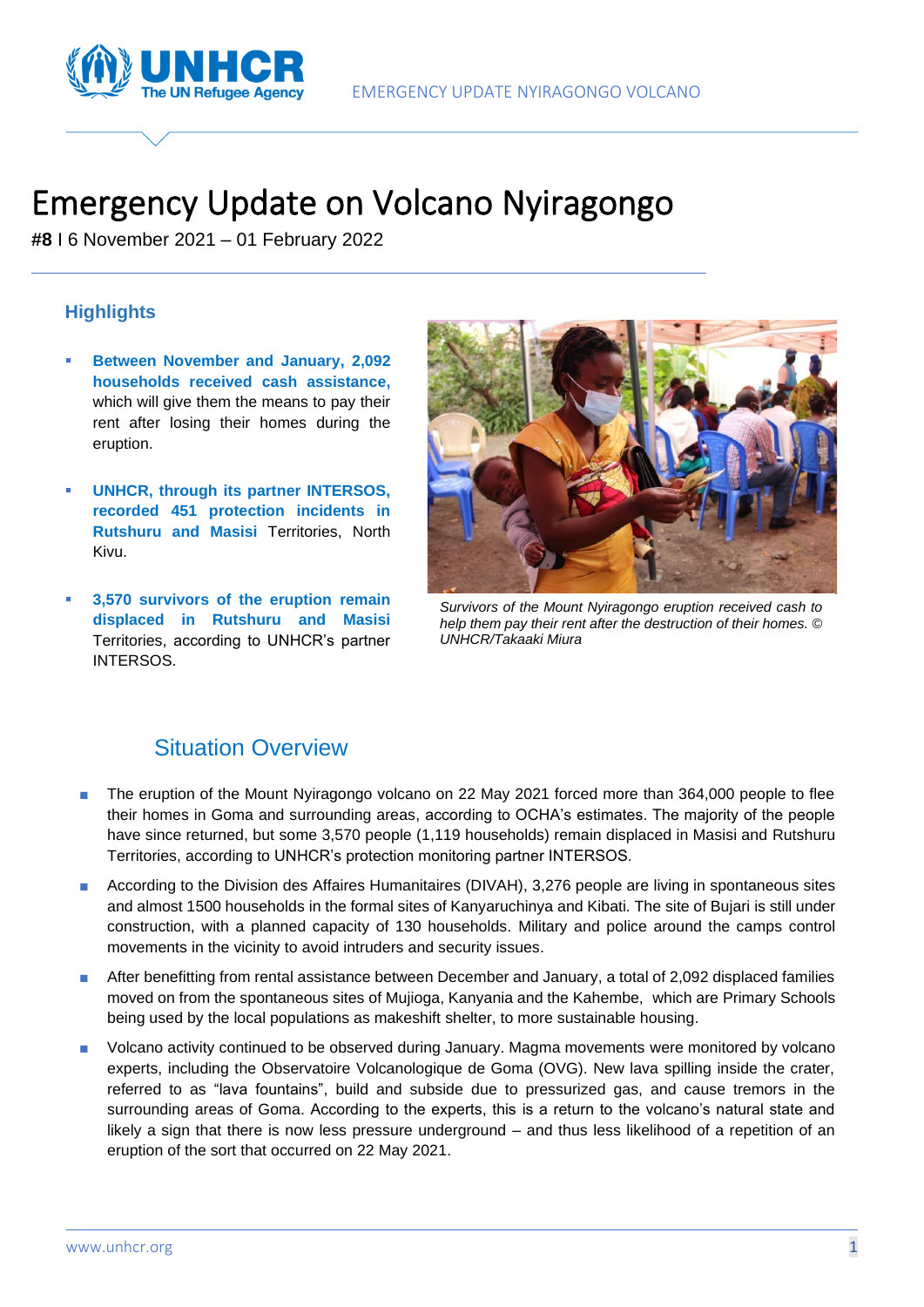

## Preparedness and response

## **PROTECTION**

- Many of the 3,570 people (1,119 households) who remain displaced in Masisi and Rutshuru Territories are unable to return to Goma, due to lack of means to pay the transport fees and the rents in the city, as well as the absence of opportunities to re-start income generating activities and difficult living conditions in the temporary sites in Goma. Some others chose to stay in Masisi and Rutshuru Territories as they started to integrate locally and were able to count on the solidary of the host community.
- From November to December 2,021, UNHCR, through its partner INTERSOS, recorded 451 protection incidents in Rutshuru and Masisi Territories, in the areas hosting persons who fled the eruption. These include extorsions, kidnappings, batteries, arbitrary arrests, murders, and forced labour. 44 families have benefitted from cash for protection assistance, with the support of the Humanitarian Fund (HF).
- The remaining site of Bujari, which is under the coordination of the Congolese authorities with 123 shelters already built by the Red Cross, lacks infrastructures to secure sufficient clean water and sanitation for the survivors of the volcano eruption. Some 120 families of displaced people living there have to travel 2 km to access clean water. The humanitarian division of the local authorities (DIVAH) is in contact with the WASH cluster to address this need and avoid the possible outbreak of epidemics. UNHCR's protection and CCCM teams are working with other parts of the cluster system to identify needs and priorities, and to advocate for updated policies.

#### **SHELTER AND CORE RELIEF ITEMS (CRI)**

- UNHCR is continuing to work with authorities to obtain land to build 600 transitional shelters for families who lost their homes. In the meantime, the Government gave its approval to UNHCR to provide 1,425 former household owners with cash-for-rent assistance in order to avoid the multiplication of temporary sites.
- Thanks to the funding of the Humanitarian Fund (HF), and after months of negotiation with the Government coordination body overseeing volcano response (DIVAH), UNHCR provided rental assistance to 2,092 families who lost their homes during the Nyiragongo volcano eruption and were still living in formal and informal sites such as Mujoga, Kanyanja, and Kahembe. Rental assistance allows the affected families to move to better and safer housing and to avoid long term residence in sites that the Government was unwilling to see turned into more permanent arrangements. 126 households who were identified later continue to live in these sites and will be able to move out after benefitting from rental assistance which is planned early February after a thorough evaluation of their needs. The evaluation has taken particular care to assess the risk of exploitation, including sexual exploitation and abuse (SEA), post-distribution monitoring will remain alert to these problems for all cash recipients.
- With an extension of the Humanitarian Fund project until end April, a final decision will be taken by the end of January regarding the funds allocated for the 600 transitional houses if land is not allocated in time. The options include shifting the building plans to the remaining hosting areas, and cash assistance to help those who prefer to return to Goma to re-establish their businesses. UNHCR has reached out to the Humanitarian Fund already and will review the options with the Board in the last week of January.

## Clusters and Coordination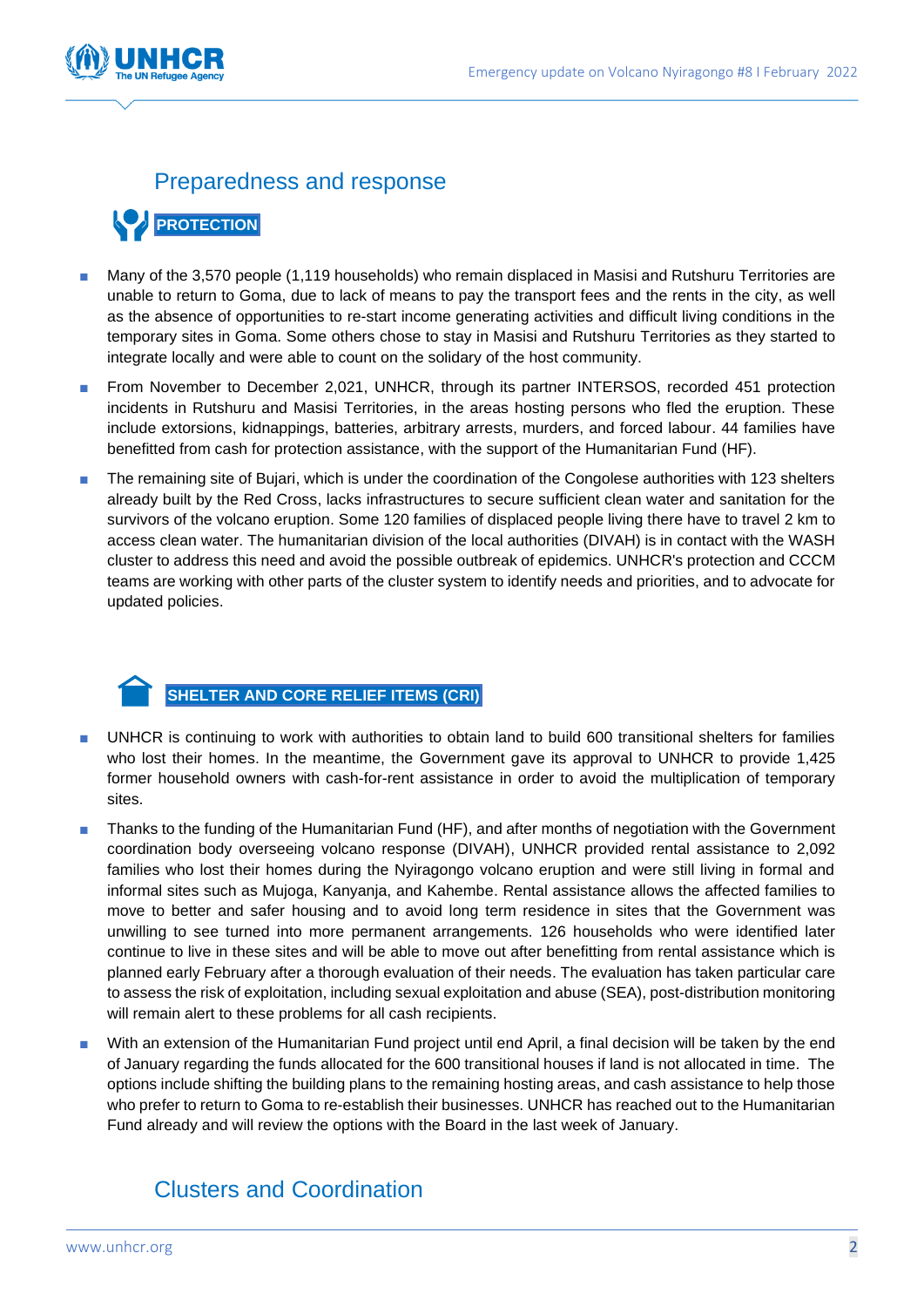

- Following the departure of 2,092 displaced families who left the Mujonga, Kanyanja, and Kahembe sites to rented houses in the surrounding neighborhood, 203 households remain present and are effectively halting the closure of these sites by the authorities. Cooperation between UNHCR, particularly through the Camp Coordination and Camp Management (CCCM) working group, the authorities, and humanitarian actors involved in the response is continuing in an effort to find a way out for these families and thus allowing the closure of these sites.
- As many humanitarian actors were funded for a period of six months, some assistance projects ended in December, leaving many residents in Goma in even more precarious conditions due to the lack of social support and even basic infrastructures. Although the majority of Goma's inhabitants are not there to seek humanitarian support, discussions have started with donors to address the needs for more and better infrastructures in the country's second largest city where so many humanitarian agencies are based. Advocacy for better road, water and electricity infrastructures will continue - including with development actors in order to identify viable solutions over the course of 2022 and beyond.

### External / Donor Relations

UNHCR, the UN Refugee Agency, is grateful for the support of:

#### **Donors for UNHCR operations in DRC in 2021**

United States of America (47.1M) | CERF (6.1M) | Sweden (4.8M) | Country-Based Pooled Funds (2.3M) | Denmark (2,2M) | Japan (1.7M) | Canada (1.6M) | UN Peacebuilding Fund (1.6M) | Education Cannot Wait (1.5M) | European Union (1.5M) France (1.2M) | | Norway (0.6M) | UN Covid-19 MPTF (0.2M) | UN Programme On HIV/AIDS (0.2M)| Toyota Tsusho Corporation (0.15 M) | UPS Corporate (0.1M) | Unilever UK (0.1M)

#### **Donors of regional or sub-regional funds in 2021**

Germany (50.1M) | United States of America (33M) | Private donors Germany (11.9M) ) |Private donors Australia (11.1M) | Finland (5.8M) | Canada (5.6M) | Sweden (4.7M) | Japan (2.7M) | Private Donors Republic of Korea (2,6M) | Norway (2.3M) | France (2.1M)

#### **Major donors of unearmarked funds in 2021**

Norway (80M) | Private donors Spain (75.9M) | Sweden (75.4M) | United Kingdom (40.4M) | Private donors Republic of Korea (38.8M) | Netherlands (36.1M) | Denmark (34.6M) | Private donors Japan (30.9M) | Germany (26M) | Japan (23.4M) France (20.2 M) | Private donors Italy (19.6M) | Private donors Sweden (16.9M) | Switzerland (16.4M) | Ireland (12.5M) Belgium (11.9M) | Italy (10.7M) | Private donors USA (10.6M)

### **Contacts**

Joel Smith, Communications Officer, UNHCR Representation Kinshasa, [smithj@unhcr.org,](mailto:smithj@unhcr.org) Tel: +243 817 009 484

Vittoria Moretti, Associate External Relations and Reporting Officer, UNHCR Representation Kinshasa, [moretti@unhcr.org,](mailto:moretti@unhcr.org) Tel: +243 820 556 659

Sanne Biesmans, External Relations and Reporting Officer, UNHCR Sub-Office Goma, [biesmans@unhcr.org.](mailto:biesmans@unhcr.org) Tel: +243 829 968 603

Margot Dunand, Associate External Relations and Reporting Officer, UNHCR Sub-Office Goma, dunand@unhcr.org. Tel: +243 821 352 375